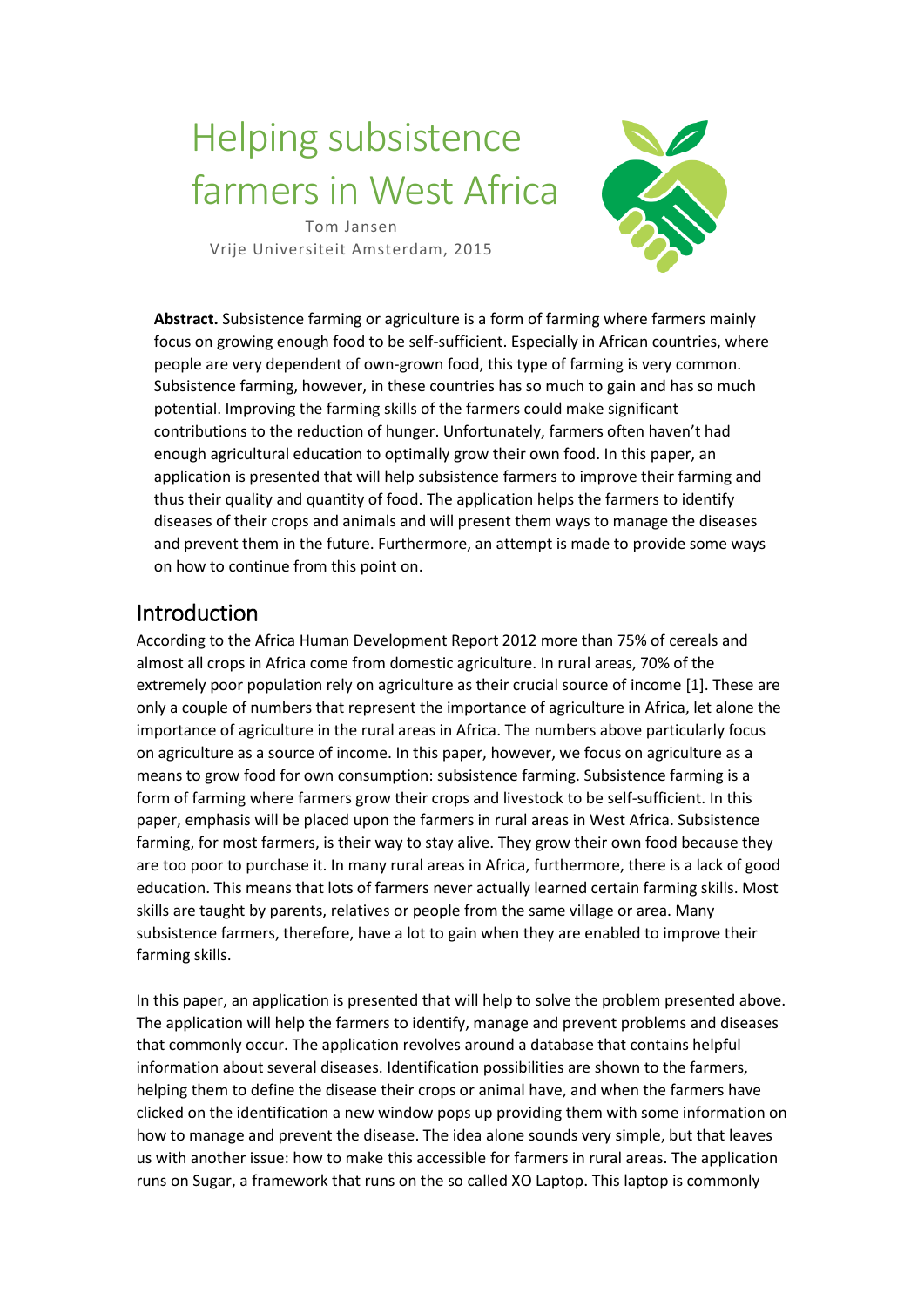used in Africa, but mostly for educational purposes. Providing not merely children, however, with this laptop but for example also farmers in rural areas could make a big difference for them. The application (or activity as called for Sugar) works very simple and gives concrete information about the diseases. To properly present the activity, first we will talk about the concept. After the concept is clear, the process of development and the evaluation of the activity are handed out. Finally, there is some room for a discussion and the conclusion of the paper.

## Concept

Before really going into detail about the development process, first we elaborate on the goal and the idea behind that goal. The desirable goal is to deliver subsistence farmers a way to improve their farming skills and to increase their harvest. To reach this goal, an activity is developed that will help the farmers to recognize, manage and prevent diseases of their livestock and crops. The activity to be developed had to be simple but most of all adequate and unambiguous. The simplicity has to do with how easy it is to use the activity. Since the activity focusses on subsistence farmers in West-Africa, where not everybody has had proper education and where illiteracy is a big problem [2], everything has to be simple and clear. In order to make it accessible for as much people as possible, the activity is most of all icon and pictures based. Because pictures sometimes can be ambiguous, every picture does have a supporting text. Finding a disease or pest should be possible within only a couple of clicks. In order to get a clear idea of how everything had to look like, an activity description is added:

## Activity Description:

#### **Goal of the app:**

To help farmers recognize/prevent/manage diseases and pests their crops and livestock are struggling with.

#### **Functional requirements:**

Help farmers recognize, manage and prevent diseases and pests

#### **Nonfunctional requirements:**

- Easy to use
- Simple and clear interface
- As little text as possible (due to illiteracy)

#### **Use case:**

- 1) Activity starts, the start menu is shown
- 2) Farmer clicks at the tile that represents crops
- 3) Farmer picks the kind of crop he has troubles with
- 4) A list with all kinds of diseases pops up, from which he can pick his
- 5) Show the solution and give the farmer some help to prevent them in the future

The activity description presents a brief overview of what the activity is supposed to do. The whole activity had to work on the XO Laptop, a laptop that is commonly used in those parts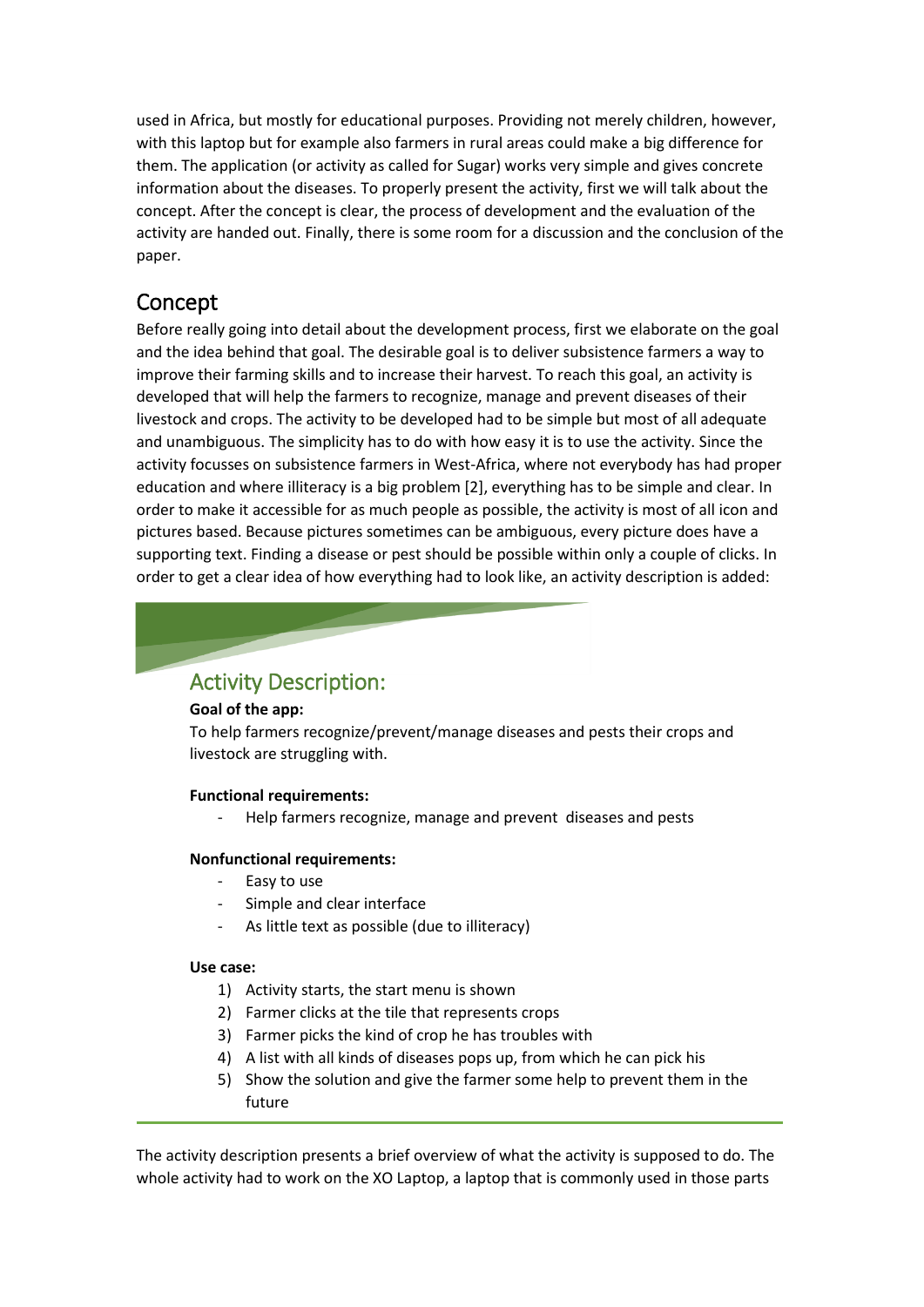of Africa. The XO Laptop runs on the Sugar environment, so the activity obviously had to be Sugar based. As shown in the activity use case in the activity description, the idea was to create three interfaces or menus. First a menu with two tiles: crops and livestock. Then two menus that contain all the crops and livestock in the database. Clicking on a particular crop or animal then presents a list of all the known diseases of that particular crop or animal.

### Development

The Sugar environment is mainly used for XO Laptops and is therefore not a programming environment with a lot of information and tips on the internet. The Sugar activities that run on the environment can be coded both in Python and JavaScript. Where Python is the more recommended way to do it, JavaScript is the easier one because programming and testing can be done on any ordinary computer. If the activity is coded in Python, one would need a Sugar environment to actually test the environment (which is possible on Linux based computers). For coding in JavaScript there is a nice environment that made Sugar more accessible: Sugarizer [3]. This online Sugar platform can be downloaded on many devices and coded activities can then be tested. The Subsistence Farming activity this paper is about, is also created using Sugarizer and JavaScript.

Now that the concept and environment are clear, it is time to get into detail about the actual development. As stated in the activity description, there were three interfaces or menus to create: the main menu, a crop and livestock menu and an interface representing all the diseases per crop or animal. The whole Sugar interface actually is a canvas where you render all the pages into. The toolbar of the interface, however, is a part of the page that always stays the same. That is also the reason the rest of the page is a canvas where you render

content into. Our toolbar only consists of four buttons. The two outermost buttons, the activity and stop button, are standard in every Sugar activity. The left most button is the activity button, where one can see the activity icon with a description when clicked. The right most button is the stop



button and exits the activity. The other two buttons right from the activity button are a home and forum button. The home button leads one to the main menu and the forum button is not active yet, more on this in the discussion section. The main menu only consists of two buttons, a crop and livestock button, as shown on the right. Many Sugar activities that are programmed with JavaScript use the Enyo framework [4]. Enyo is a JavaScript framework for building (mostly HTML5) apps and is often used for Sugar activities. In Enyo, every page or part of a page is defined as a 'kind'. Every kind contains a couple of properties that define the page, most important are the components of the kind. In the components you specify what you want to render into the page. For example the components that represent the main menu are as follows:

{components: [

mponents: [<br>{name: "crops", kind: "Image", src: "icons/crops.svg", classes: "cropsbutton", ontap: "showCrops"},<br>{name: "livestock", kind: "Image", src: "icons/livestock.svg", classes: "livestockbutton", ontap: "showLivesto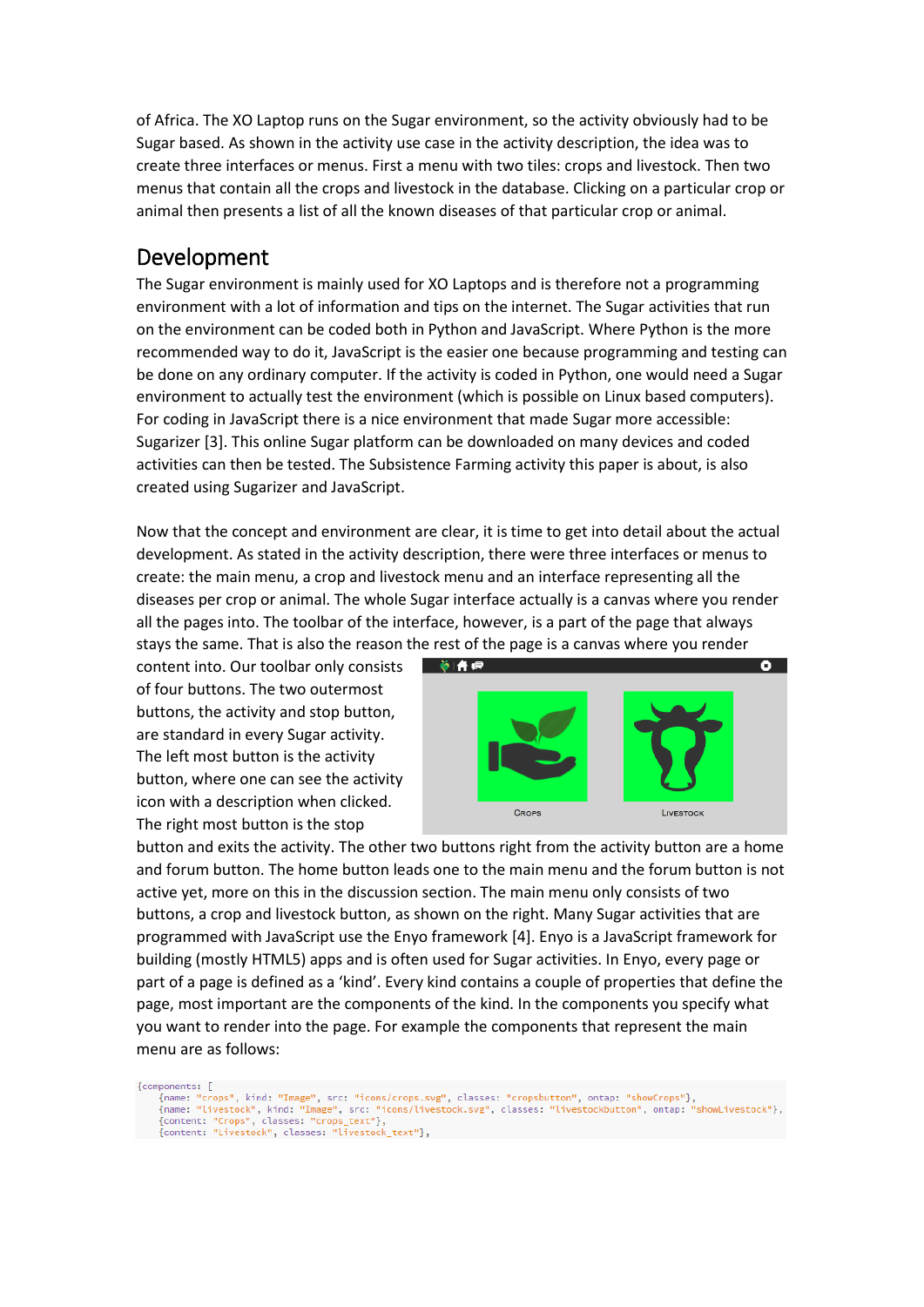Here, the two images are given a source, class (where you define the style) and an "ontap" function that is defined later and where one can define what happens if the button is clicked. There is one more thing to take into account here that has not been mentioned yet. Since the activity is meant for subsistence farmers in West-Africa, multi-linguicity has to be supported. In this paper, all the code and images are in English but it cannot be assumed that all the farmers understand English. Fortunately, Sugar is able to translate activities which makes it possible to support multi-linguicity.



The second menu or interface is 'coded-wise' the same as the main menu. All the buttons are defined as a component and have a supporting text, that is a component on its own as well. Clicking on the icon of an animal will then lead to the page of the particular animal. The icons that are

used and can be seen in the screenshot come from The Noun Project [5] and are licensed under the Creative Commons or Open Domain license.

In the concept, it is already mentioned that the crucial part of the activity revolves around a database containing all the information about the diseases. This comes forward in the third and final interface where all the diseases per crop or animal are presented. The database we

are talking about is a large JSON file where every variable looks like the following line of code:<br>var cattle = [<br>tivestock:"Cattle", disease:"Foot-and-Mouth Disease", identification:"Cattle with foot and mouth disease may

Every crop and animal have a variable in the database file, and every variable consists of a list of diseases. Every disease is specified in a number of name/value pairs:

- Livestock (or crop): where the name of the animal or crop is given
- Disease: the name of the disease
- Identification: features of the diseases which make it recognizable
- Management: how to manage and possibly prevent the disease
- Other: possible extra information
- Src: the source of the supporting picture of the disease

The third interface renders the suitable information from the database (disease, identification and src) into a list of text and pictures that is shown below.

To make this possible, first an empty list is created with an undefined number of list items. The Enyo framework has some standard kinds and classes that represent lists as well, these are easy to use and save a lot of work. The content of the list items and the source images are defined when



an icon of a crop or animal is clicked. When this page is being loaded, the database is being searched for diseases of the selected crop or animal. The number of list items is defined by the number of diseases it finds. After the number of list items is defined, the content and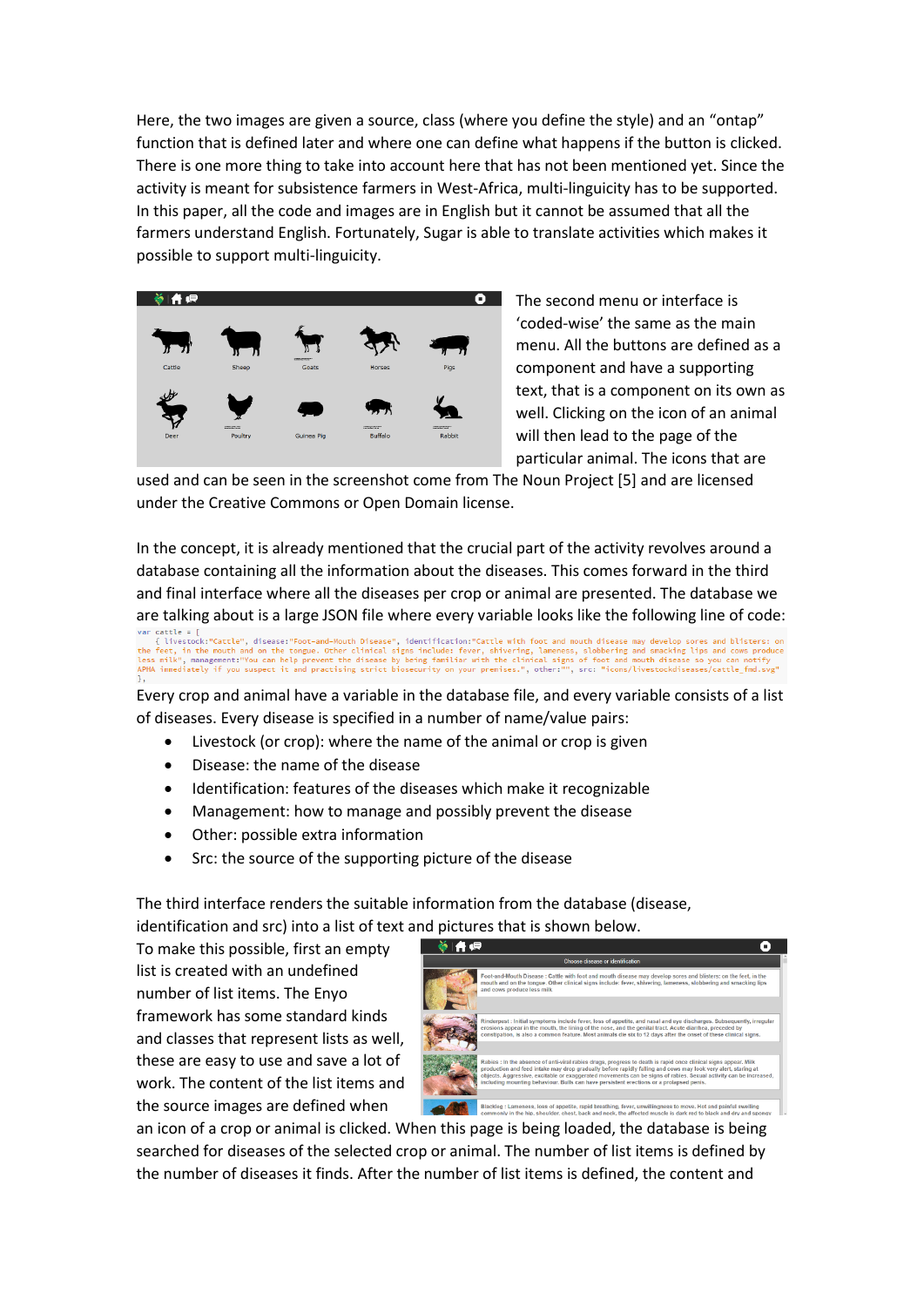source of the images are set. When a list item is clicked, a pop-up screen is shown with the management (and prevention if available) of the chosen disease. The farmer now knows what do and hopefully his crops or animals can overcome the disease.

## Evaluation

Looking back at the requirements of the activity that were set in the activity description, it can be said that both the functional and nonfunctional are fulfilled. The activity helps the farmers to recognize, prevent and manage diseases by accessing a database with the right information for the farmer. This information can be accessed within only a couple of clicks. When the disease is found within the least amount of possible clicks, the right information can be accessed by the farmer within only three clicks. The activity relies on images as much as possible, and has a supporting text with every image to make the purpose of the image unambiguous. All the interfaces or menus consist of clear tiles, that make them as convenient as possible.

## **Discussion**

Although the activity is finished and meets the criteria that were set in the activity description, there are some points for discussion. The activity can be improved to make it even more useful for the farmers. A functional requirement that is not in the activity description, but a requirement that has always been kept in mind is the fact that farmers can help each other. There is only one way to let them help each other; by making it possible for the farmers to communicate. If the activity would contain a forum (the already existing button in the toolbar) where farmers can reach out to each other, the activity would be even more functional then it already is. This way, farmers can help each other with diseases or problems that are not yet in the database. Next step would be to make it possible for the farmers to add information to the database. This way the activity can expand without any help from the outside. The information would become more and more adequate and the database would expand as well. To make the database accessible for multiple users, it has be stored and shared somehow. Internet would be the simplest solution, but internet is exactly one of those things most subsistence farmers do not have access to. There is, however, a

solution: ERS. ERS works as shown in Figure 1 and has already been implemented in several cases with the XO-Laptop in West Africa [6]. It makes it possible to share data even within small local networks. ERS works with three types of components: the contributors, bridges and a global server. Looking at this with respect to the activity described in this paper, all of the contributors (the farmers) would have a database which can be sent to and received from the bridges. These bridges make it possible to connect several isolated networks to each other and the global server. This would make it



Figure 1: The functioning of ERS

possible for farmers to access, mutate and expand the database